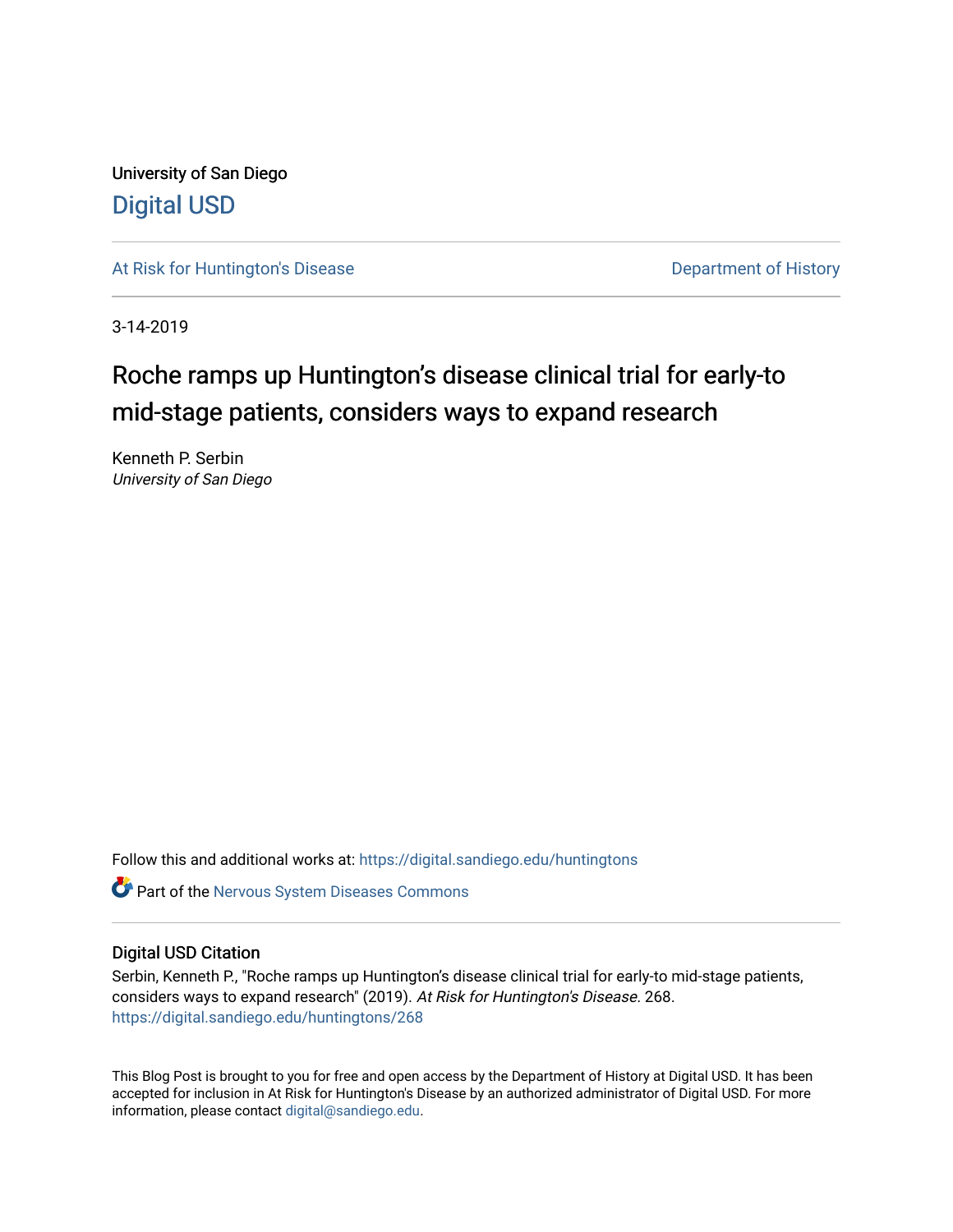#### More **[Create Blog](https://www.blogger.com/home#create) [Sign In](https://www.blogger.com/)**

# [At Risk for Huntington's Disease](http://curehd.blogspot.com/)

*HD is a genetically caused brain disorder that causes uncontrollable bodily movements and robs people's ability to walk, talk, eat, and think. The final result is a slow, ugly death. Children of parents with HD have a 50-50 chance of inheriting the disease. There is no cure or treatment.*

## Blog Archive

- $\blacktriangleright$  [2021](http://curehd.blogspot.com/2021/) (12)
- $2020(16)$  $2020(16)$
- $2019(19)$  $2019(19)$
- [►](javascript:void(0)) [November](http://curehd.blogspot.com/2019/11/) (2)
- [►](javascript:void(0)) [October](http://curehd.blogspot.com/2019/10/) (2)
- $\blacktriangleright$  [August](http://curehd.blogspot.com/2019/08/) (2)
- $\blacktriangleright$  [July](http://curehd.blogspot.com/2019/07/) (1)
- $\blacktriangleright$  [June](http://curehd.blogspot.com/2019/06/) (2)
- $\blacktriangleright$  [May](http://curehd.blogspot.com/2019/05/) (2)
- $\blacktriangleright$  [April](http://curehd.blogspot.com/2019/04/) (1)
- $\nabla$  [March](http://curehd.blogspot.com/2019/03/)  $(3)$

Roche: less frequent dosing for Phase 3 [Huntington...](http://curehd.blogspot.com/2019/03/roche-less-frequent-dosing-for-phase-3.html) Roche ramps up

[Huntington's](http://curehd.blogspot.com/2019/03/roche-ramps-up-huntingtons-disease.html) disease clinical trial... 'We can now fear

[Huntington's](http://curehd.blogspot.com/2019/03/we-can-now-fear-huntingtons-disease.html) disease less': refle...

- [►](javascript:void(0)) [February](http://curehd.blogspot.com/2019/02/) (2)
- $\blacktriangleright$  [January](http://curehd.blogspot.com/2019/01/) (2)
- [►](javascript:void(0)) [2018](http://curehd.blogspot.com/2018/) (16)
- $\blacktriangleright$  [2017](http://curehd.blogspot.com/2017/) (14)
- $\blacktriangleright$  [2016](http://curehd.blogspot.com/2016/) (13)
- $2015(24)$  $2015(24)$
- $\blacktriangleright$  [2014](http://curehd.blogspot.com/2014/) (24)
- $\blacktriangleright$  [2013](http://curehd.blogspot.com/2013/) (30)
- $\blacktriangleright$  [2012](http://curehd.blogspot.com/2012/) (26)
- $\blacktriangleright$  [2011](http://curehd.blogspot.com/2011/) (33)
- $\blacktriangleright$  [2010](http://curehd.blogspot.com/2010/) (26)
- $\blacktriangleright$  [2009](http://curehd.blogspot.com/2009/) (21)
- $\blacktriangleright$  [2008](http://curehd.blogspot.com/2008/) $(7)$
- $\blacktriangleright$  [2007](http://curehd.blogspot.com/2007/) $(7)$
- $2006(4)$  $2006(4)$
- $\blacktriangleright$  [2005](http://curehd.blogspot.com/2005/) (17)

### About Me **GENE [VERITAS](https://www.blogger.com/profile/10911736205741688185)**

View my [complete](https://www.blogger.com/profile/10911736205741688185) profile

HD Links

#### THURSDAY, MARCH 14, 2019

Roche ramps up Huntington's disease clinical trial for early- to mid-stage stage patients, considers ways to expand research

Pharmaceutical giant [Roche's](https://www.roche.com/) historic gene-silencing clinical trial for Huntington's disease is now ramping up, with the firm's scientists "actively thinking" about when and how to expand research to target groups beyond the current criterion of early- to mid-stage HD patients aged 25-65, said the program's scientific coordinator.

"We're excited to be moving forward with the Phase 3 program," said Scott Schobel, M.D., M.S., Roche's associate group medical director and clinical science leader for the HD drug RG6042. He spoke in a February 26 interview with me during the 14th Annual HD Therapeutics Conference in Palm Springs, CA.

In the Phase 3 clinical trial, called GENERATION HD1, some groups are excluded, such as presymptomatic gene carriers like me (also known as prodromal or premanifest individuals) and juvenile Huntington's disease (JHD) sufferers, because of the need to first prove RG6042's efficacy in people where measurements can best be made and, in Dr. Schobel's words, "most likely to show an effect."

"Though we do not have a planned prodromal trial, we are actively thinking about what that would look like, should the lead studies be supportive of pursuing that route," Dr. Schobel said. Similarly, for expanding to JHD and other age groups, "we're also having discussions."

"That desire [to expand access] comes from a place of having seen and interacted a lot with the community and understanding the severe unmet need of [treating] juvenile HD, on the one hand, and also the highly compelling nature of preventing the decline from occurring in the first place, the ultimate goal of a Huntington's therapy," Dr. Schobel explained. "Symptom reduction is great, and we hope to have great effects in manifest, but well recognize that the ultimate goal would be to help, let's say, the 'generation next' that's coming."

At the moment, demonstrating RG6042's effectiveness in GENERATION HD1 is Roche's main goal. "For us to get to that expand strategy, we need to have confidence in evidence generation from the lead studies," Dr. Schobel said. "I don't think we're there today, but I think we could hopefully get there in the course of the program."

(The failure to discover effective Alzheimer's disease treatments after hundreds of [clinical trials has led researchers in that field to start including prodromal](http://www.cambridgecognition.com/blog/entry/the-challenge-of-detecting-prodromal-alzheimers-disease-for-clinical-trials) individuals in trials.)

#### **Background on GENERATION HD1**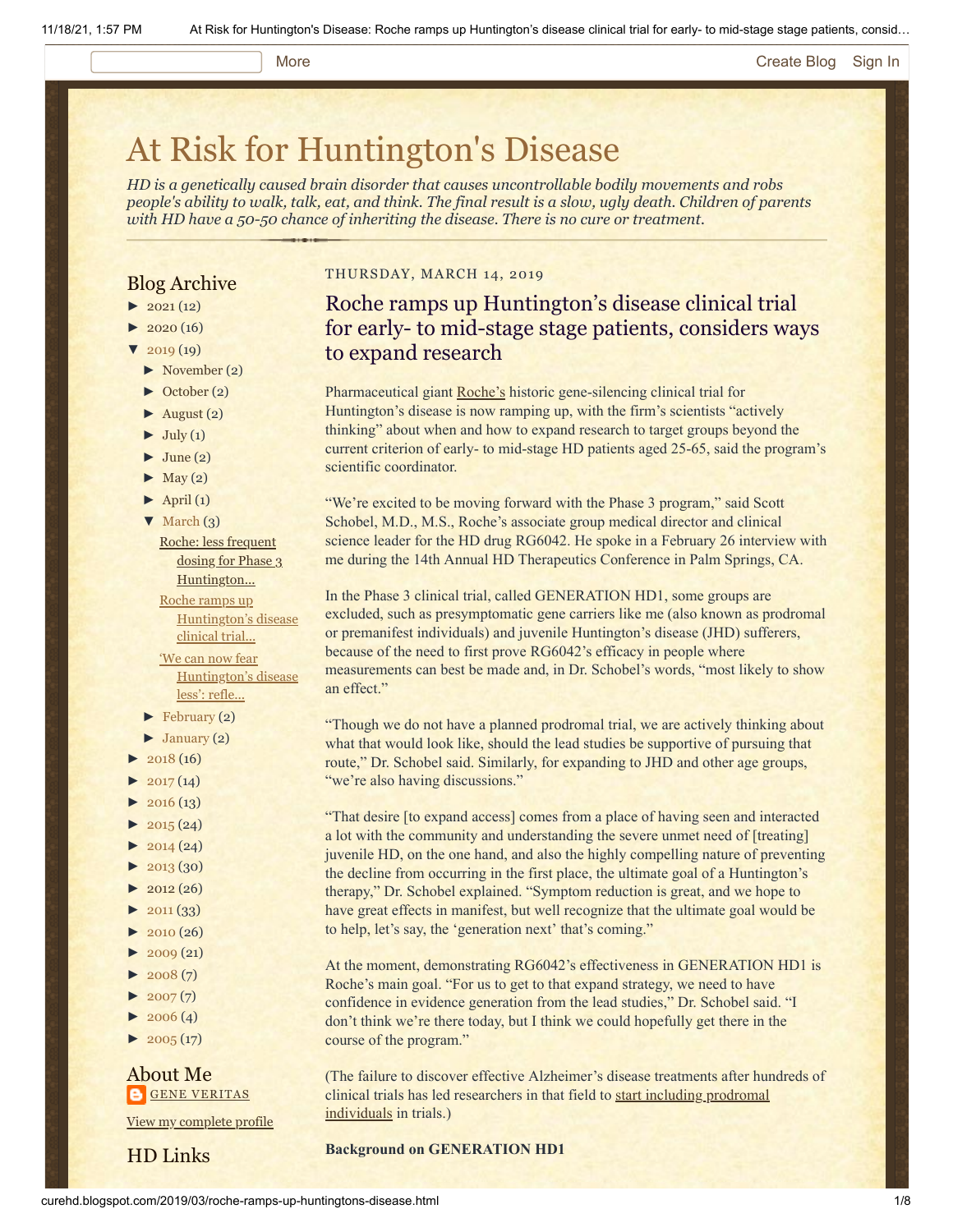[Huntington's](http://www.hdsa.org/) Disease Society of America [International](http://www.huntington-assoc.com/) Huntington **Association** [Huntington's](http://hddrugworks.org/) Disease Drug **Works** [Huntington's](http://www.hdlighthouse.org/) Disease **Lighthouse** [Hereditary](http://www.hdfoundation.org/) Disease **Foundation** [Huntington's](http://www.hdac.org/) Disease **Advocacy Center** Thomas [Cellini Huntington's](http://www.ourtchfoundation.org/) **Foundation** HDSA Orange County (CA) **[Affiliate](http://www.hdsaoc.org/)** HD Free with [PGD!](http://www.hdfreewithpgd.com/) [Stanford](http://www.stanford.edu/group/hopes/) HOPES Earth Source [CoQ10,](http://www.escoq10.com/) Inc.

## HD Blogs and Individuals

Chris Furbee: [Huntingtons](http://www.huntingtonsdance.org/) Dance Angela F.: Surviving [Huntington's?](http://survivinghuntingtons.blogspot.com/) Heather's [Huntington's](http://heatherdugdale.angelfire.com/) Disease Page

11/18/21, 1:57 PM At Risk for Huntington's Disease: Roche ramps up Huntington's disease clinical trial for early- to mid-stage stage patients, consid…

[Designed and tested in a successful Phase 1/2a clinical trial by Ionis](https://www.ionispharma.com/) Pharmaceuticals, Inc.[,](https://www.ionispharma.com/) RG6042 substantially lowered the amount of mutant huntingtin protein in the trial volunteers' cerebrospinal fluid (CSF). Those [impressive results](http://curehd.blogspot.com/2018/03/ionis-phase-12a-clinical-trial-data.html) prompted Roche, the drug's license-holder, to accelerate the development of RG6042 and go directly to Phase 3.

In January, Roche announced that it had enrolled its first participant in GENERATION HD1. The trial is currently under way in Canada and the U.S., and Roche recently announced planned sites in Spain and the United Kingdom. It plans a total of approximately 660 participants at 80 to 90 sites in about 15 countries.

In addition to GENERATION HD1, all 46 participants in the Phase 1/2a study enrolled in a 15-month "open-label extension" (OLE) study that assesses the safety and tolerability of longer use of RG6042 and provides further data in support of GENERATION HD1. Those who got the placebo originally now get the medicine.

Roche is also conducting a 15-month observational study – without a drug – called The HD Natural History Study (NHS). It is gauging the natural progression of the disease in up to 100 participants with early-stage HD in Canada, Germany, the United Kingdom, and the U.S. This study seeks to deepen understanding of the role of the mutant huntingtin protein in the progression of HD.

RG6042 is a drug molecule known as an antisense oligonucleotide (ASO), an artificial strand of DNA. This particular ASO partially blocks the production of the huntingtin protein, the mutant form of which causes HD. RG6042 is a nonallele-specific ASO: it reduces, or lowers, both the mutant and normal (wild type) huntingtin protein. Researchers in other labs are working with allele-specific approaches to target only the defective huntingtin protein.

As in the Ionis trial, in GENERATION HD1 doctors inject the ASO into the CSF with a spinal tap (also called a lumbar puncture) into the so-called intrathecal space of the spine. Participants are receiving a monthly spinal tap over 25 months as part of a three-arm study (two with drug and one with placebo).

For details and background on GENERATION HD1 and the associated studies, click [here](http://curehd.blogspot.com/2018/03/roche-gears-up-for-pivotal-phase-3.html), [here,](http://curehd.blogspot.com/2018/09/roche-phase-3-clinical-trial-for.html) and [here.](http://curehd.blogspot.com/2018/09/unpacking-generation-hd1-roche-phase-3.html)

In late February, it was reported that Roche had agreed to pay \$4.8 billion to acquire [Spark Therapeutics, Inc.,](http://sparktx.com/) a Philadelphia-based biotech firm focusing on gene therapy approaches to genetic diseases, including HD. The potential significance of this pending deal is part of the discussion below.

## **Designing and executing the clinical trial program**

Dr. Schobel, based at Roche's headquarters in Basel, Switzerland, received his medical degree from the University of North Carolina at Chapel Hill. From 2001- 2012, he was affiliated with Columbia University in New York City. He interned in medicine and neurology, did a residency in psychiatry, and was an assistant professor in both medicine and clinical psychiatry.

In 2013, the year Ionis and Roche agreed on a partnership, Dr. Schobel joined Roche as a translational medicine leader - focusing on the discovery of potential treatments to go into clinical trials.

In December 2017, he became the associate medical group director and full-time clinical science leader for the RG6042 program. He oversees the scientific design and execution of GENERATION HD1 and the associated studies, including the selection of the target population, the length, dosing frequency and levels, clinical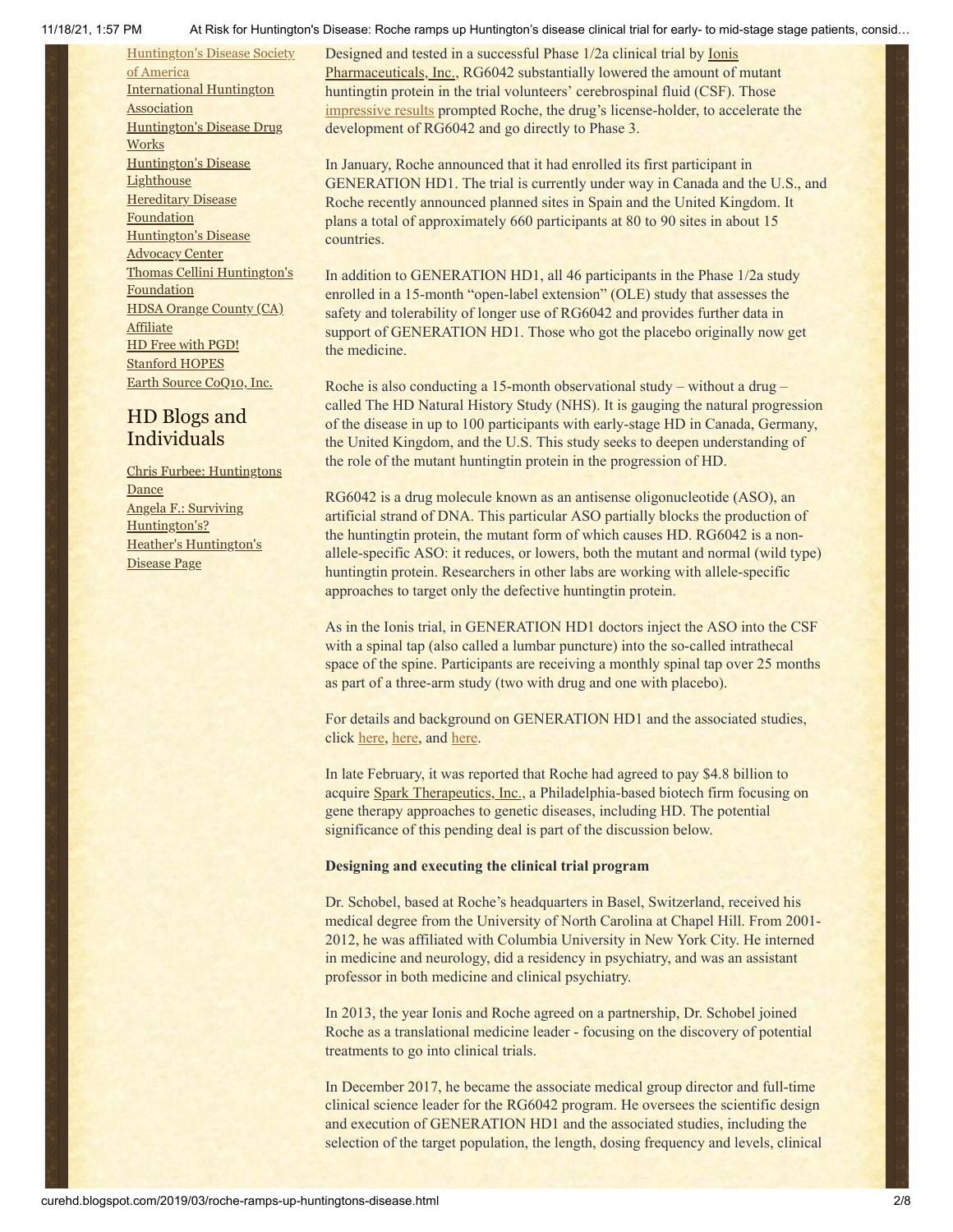outcome measures, and selection and assessment of biomarkers (signs of a disease or a medicine's effect on it).

Dr. Schobel's team collaborates with Roche data scientists on the system of digital biomarkers. He is also supporting the regulatory efforts for seeking health authority approvals for the clinical studies to run in the various countries involved in the study. His team also addresses any adverse events (AEs) that clinical trial volunteers might experience in the program.

"Really in this field at this time, this is absolutely a dream job," Dr. Schobel said. "I wake up every day with utter enthusiasm for the potential of this molecule and to make sure that we do the best by seeing if it works or not, because we still don't know."

At the HD Therapeutics conference, sponsored by **CHDI Foundation**, Inc., Dr. Schobel was the senior author of the scientific poster that won third place in a competition that involved a record 115 posters. The poster resulted from research based on electroencephalography (EEG) readings of brain waves taken from the participants in the Phase 1/2a trial.

The work confirmed the EEG readings as potential biomarkers for clinical studies. [\(Click here](https://vimeo.com/322498334) to watch a presentation of the poster by Lauren Boak, Ph.D., of Roche. For further background on EEG, [click here](http://curehd.blogspot.com/2015/05/deciphering-signals-from-huntingtons.html).)

Just before our interview, Dr. Schobel participated in a CHDI panel discussion on the question: how should the HD community prepare to follow up on the results of the huntingtin-lowering clinical trials, whether positive or negative? We addressed that and other key themes.



*Scott Schobel, Ph.D., M.S., of Roche, with Anne Smith, Ph.D., Ionis director of clinical development, at the 2019 HD Therapeutics Conference (photo by Gene Veritas)*

#### **Several years to complete the study**

#### *GV: How many participants have enrolled so far in GENERATION HD1?*

I can say that there are several sites open already in the U.S., Canada, and, as we just announced, we're imminently starting up in the United Kingdom and Spain. We're essentially in a ramping up phase of the pivotal study.

I think we've had a good start, though. We've met our target to enroll either by the end of 2018 or early 2019. That's a massive accomplishment, from only one year ago completing Phase 1. We're happy and proud about that.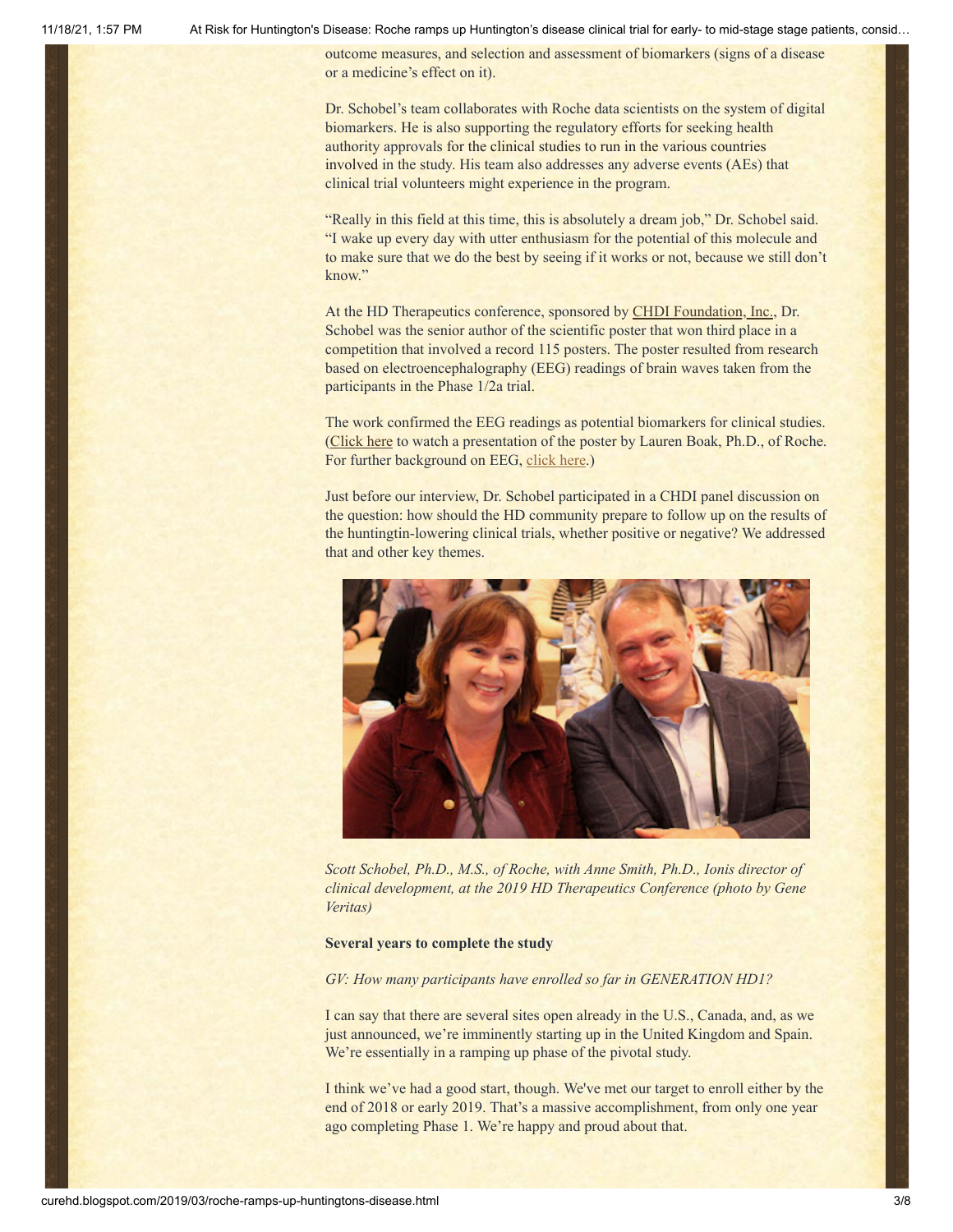*GV: For each participant, it's a 25-month study. Can you project at this point how long the trial will last?*

SS: We don't know exactly at this point. If you assume that recruitment's not going to happen overnight, and we have a two-year treatment length, then we have to plan on it being at least a few years for the primary outcome from the trial [to be ascertained]. It's always based on when that last person is enrolled.

We think that [the 25-month study] length is necessary. We don't want to sell short the ability to judge drug effect. It may take some time to determine adequately benefit/risk ratio.

#### **Considering the broad continuum of HD**

*GV: The CHDI panel in which you participated today (February 26) asked how the HD community should prepare for both positive and negative trial results. What is the takeaway message?*

I think there was a call for collaboration for leveraging the strength of the biological pathway [lowering the huntingtin protein] to enable more rapid assessment whether drugs are effective or not. I think there was a focus on being sensitive to covering the [various] stages of disease with the interventions [treatments] and not just focus narrowly on one stage of disease, but try to broaden that out, to de-risk the possibility that therapies may be more or less effective along [certain points of] the continuum of HD.

I was very thankful actually that CHDI organized that, because I think that getting us as a community, including industry but also academics and the broader community, to start thinking of these questions together proactively is a really good thing.

*GV: The trial drug is for people aged 25 to 65. If the drug is successful and approved, would that mean that only people between 25 and 65 could take the drug? Would it specify that range on the label? Or would it be something that doctors could prescribe as they saw fit?*

SS: This is a complex question, because it involves what regulators do when they grant a label, depending on study results. But we should not speculate.

Despite a scenario of regulatory approval, there's still the issue of access to the medicine. For access, as I've learned from my colleagues who are focused on this area, this is about the evidence package in support of giving the medicine to a population who you know will benefit based upon the evidence.

We wanted to start with a target population we knew would be sensitive to decline over the observation period, so that if our drug works we can measure the effect.

The studies are designed to provide health authorities with the required data so that the benefit-risk of RG6042 can be determined as quickly as possible. The ultimate goal is that RG6042 can be approved by health authorities and made accessible to the broader HD community.

Because that's our primary purpose: if we don't set ourselves up for success on our trial, none of those issues will ever matter, because you haven't even proved the main point in the population most likely to show an effect, in our best judgment. A little narrow by design, but with the ambition to go broader, with more evidence generation.

#### **Building the evidence for RG6042**

*GV: What is your scientific assessment of RG6042 as a potential HD drug?*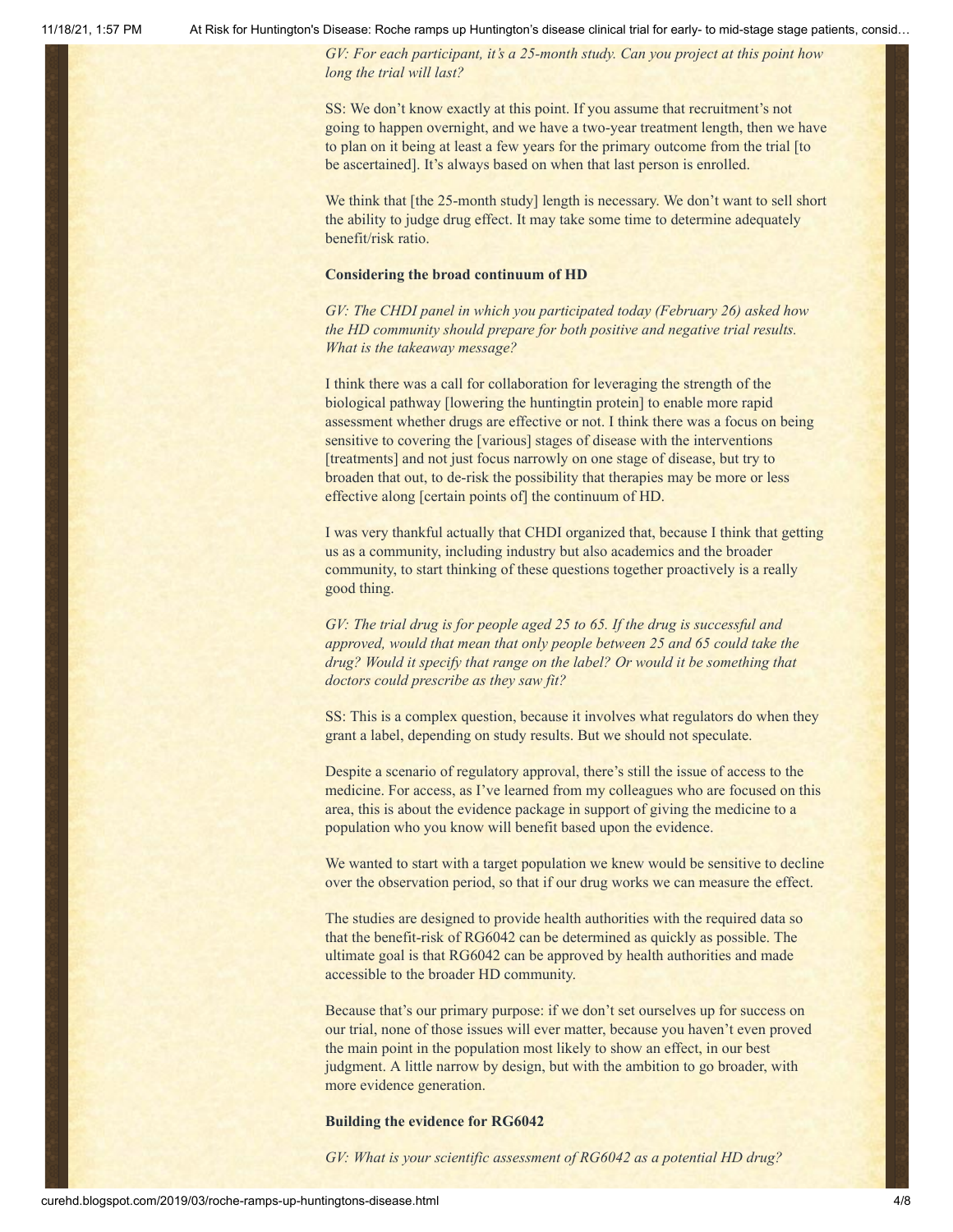SS: I feel very good about the potential of RG6042,but there is more we need to learn to fully understand the benefits and risks of RG6042. I'm well aware of a truly exhaustive preclinical set of studies [in animals], which optimized this particular molecule for clinical development. That was done head-to-head versus allele-specific agents, other non-allele-specific ASO agents, and this candidate essentially proved that it was efficacious across multiple models and also safe and tolerated, including what is now a completed toxicology package, including a chronic nine-month study [the Phase 1/2a study, which involved four doses over three months, plus six months of observation]. I'm very confident that we have a good molecule in the clinic on that basis.

What's now better still is that we've had our successful completion of the Phase 1/2a study. Though I can't comment specifically on aspects of the ongoing OLE, because that will only be presented in organized forums like podium presentations, etc., I can say now that we've been in that study over a year, so that also gives me confidence that this is something that could be suitable for a chronic treatment paradigm.

I think the pieces that need to come in now are the things that are going to take a little longer, that might require some patience, importantly efficacy and long-term safety in a larger group of patients. We'll await the randomized [Phase 3] trial result, as the ultimate confirmation of that.

The open-label extension is our most advanced study. We're quite focused on learning about the drug from that study, comparing the two treatment regimens [different frequency of drug] and the associated safety/tolerability, PK of the drug [pharmacokinetics: absorption, distribution, and metabolism of a drug], PD [pharmacodynamics: effect and mechanism of a drug] and exploratory clinical outcomes over 15 months, although note this is in an open label/not placebocontrolled setting. That's obviously going to finish before the end of the pivotal study.

We're pairing that with a Natural History Study to understand what we can be most confident of measuring in the open-label study, which is measures on objective biomarkers like mutant huntingtin. We can compare that against this matched natural history cohort over a longer time frame to understand not only the longer term safety/tolerability from the OLE, but also then the putative efficacy on the biomarkers and the clinical outcomes and digital clinical outcomes that are in the OLE study.

We're in a very good spot and moving forward.

#### **Expanding access to other disease groups**

*GV: So, the people in OLE will stop at 15 months?*

SS: No. There is another study, which actually has been drafted and planned, that is essentially an extension of the first OLE study. And that's known as the GEN-EXTEND Study. That will be an extension study for all participants of Roche- or Genentech-sponsored studies: the OLE, NHS, and GENERATION HD1.

[In the U.S., Roche personnel and products still use the name Genentech, a major U.S.-based biotech firm acquired by Roche in 2009.]

*GV: Let's say GENERATION HD1 takes four years. So, the people from Phase 1 through GEN-EXTEND will be able to continue that entire time?*

SS: Yes, that's right – if they wish. We're not going to leave anybody who's been committing their precious time to be in a Roche study to not continue treatment while they wait.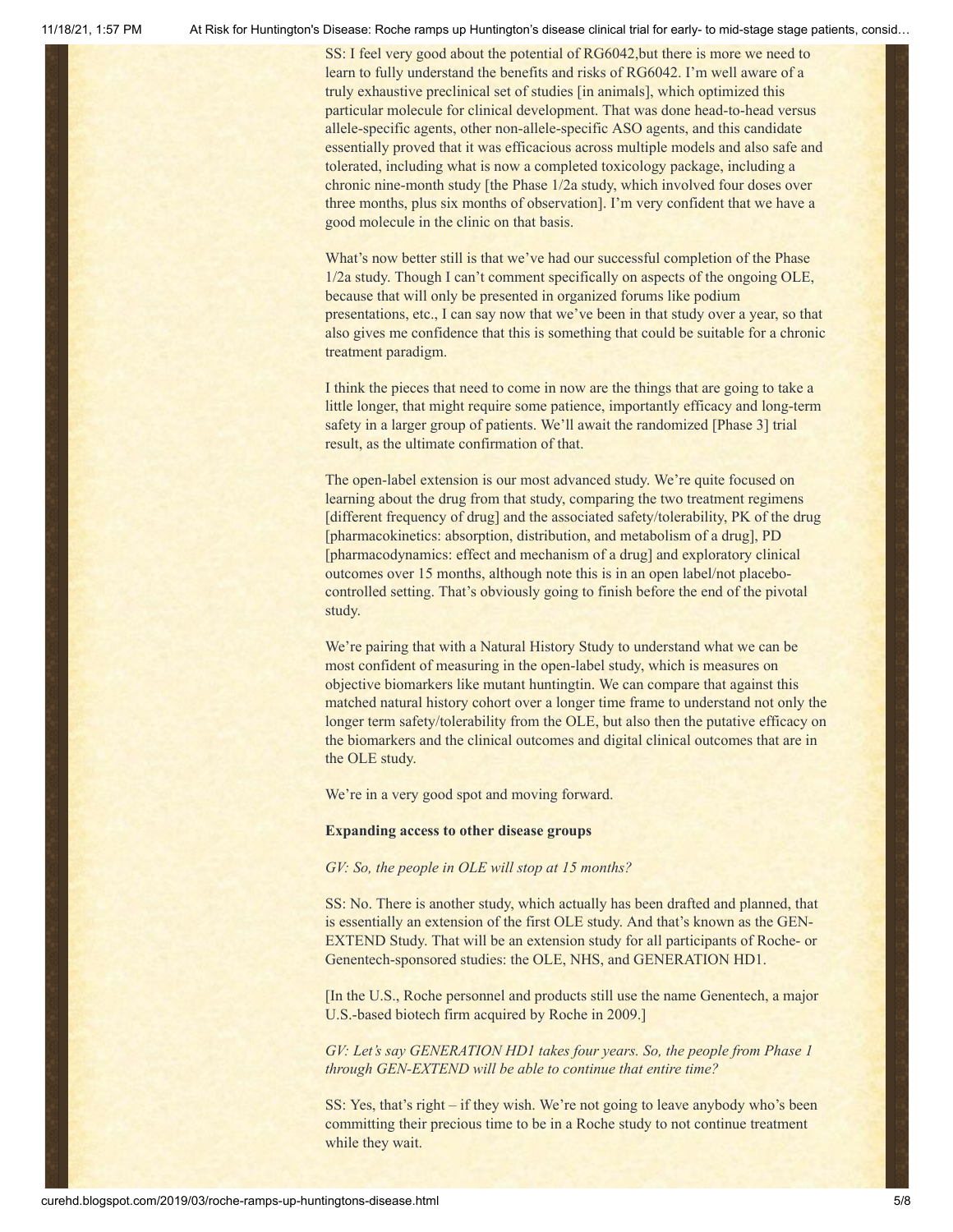*GV: When you say "expand," which you referred to at the CHDI panel, you're thinking about including prodromal individuals at some point?*

SS: Exactly. We need to get information from the lead studies in manifest HD first. Though we do not have a planned prodromal trial, we are actively thinking about what that would look like, should the lead studies be supportive of pursuing that route. We have a strategic mindset, and we indeed want to fully test the lowering hypothesis. And we fully believe that HD is a spectrum, so those planning discussions are consistent with that philosophy.

There are other aspects. As a part of drug development requirements, in the European Medicines Agency [the equivalent of the U.S. Food and Drug Administration] you're required to come up with a pediatric investigational plan in juvenile HD, which we care about greatly as well.

That desire comes from a place of having seen and interacted a lot with the community and understanding the severe unmet need of [treating] juvenile HD on the one hand and also the highly compelling nature of preventing the decline from occurring in the first place, the ultimate goal of a Huntington's therapy. Symptom reduction is great, and we hope to have great effects in manifest, but well recognize that the ultimate goal would be to help, let's say, the "generation next" that's coming.



#### **Gaining confidence in the drug**

*GV: Since the confirmation of Phase 3 at the 2018 CHDI meeting, what new insights have you gained about the drug and HD, including from the open-label extension of Phase 1/2a? Can you elaborate on anything beyond what we've already discussed?*

SS: I can just say that, broadly speaking, we're very happy to be in the position where we have an open-label extension study that's generating information on a regular basis. That gives us more confidence in the chronic therapy paradigm. We weren't there a year ago. We just had had a four-dose study. Now we've had an OLE study running over a year. Further details from that will need to await our organized planned presentations, but we fully intend to share on that experience as this year progresses. The details of that are pending an ongoing set of analyses that we have.

#### *GV: Have there been any adverse events in the OLE?*

SS: Well, every drug program has AEs. There are nuances and details of what kinds of AEs. I'm just not at liberty to talk about those at this time, mainly because we don't have the analysis on our full data set and we will be presenting at a later date during the course of the year.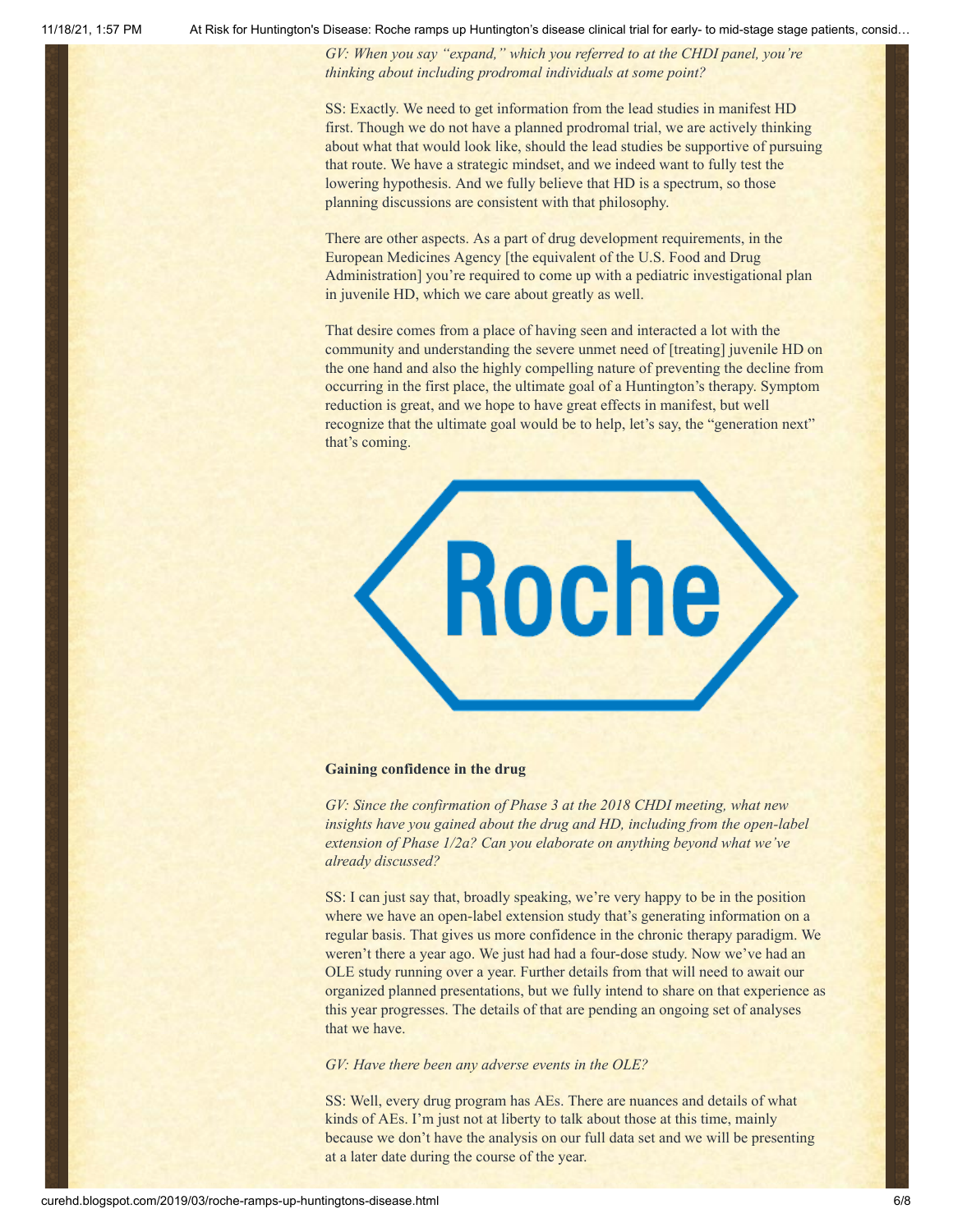*GV: But if something severe happened, you'd have to stop.*

SS: Exactly. A really critical aspect of that is that we're required by regulatory authorities to give any update of new safety signals, and we do that, if it comes up. Similarly, we have regular feedback from our network of investigators. So, it's this sort of constant triad of communication that we do. We're watching this with a magnifying glass.

#### *GV: Are there any new findings that you can report regarding biomarkers?*

SS: Clearly this is of high interest to everyone. We fully intend to communicate this type of information as it becomes available and as the program matures. I think we're well-positioned with this drug to anticipate more biomarker findings.

#### **The Spark acquisition and broadening the drug playing field**

*GV: What does Roche's pending acquisition of Spark Therapeutics mean for GENERATION HD1?*

SS: Just a disclaimer: I'm not allowed to speak of any details. The short answer is: absolutely no effect on GENERATION HD1. We're fully committed to developing this ASO, RG6042.

*GV: I meant in a positive sense, not that it's going to interrupt GENERATION HD1. But, with Spark's knowledge and technology entering into the mix, what other possibilities does it open up for Roche in terms of tackling HD?*

SS: I think it does, broadly speaking, open up possibilities. I think it's premature, even for our program, to give a specific answer about how that might take shape other than to give the general message that it's a positive. Broadening the playing field of therapeutic options that lower huntingtin is a good thing. I think that should be rightfully recognized by the HD community as well.

#### *GV: They and other people work with viruses to deliver drugs. Is there any way RG6042 could be delivered via a virus?*

SS: I don't know the answer to that question. ASOs don't need vectors, because basically they freely diffuse into cells and tissues. I don't know that you'd even want to go to the trouble of putting it into a virus. As long as you're getting an ASO into the CNS [central nervous system], to the intrathecal space, that in principle could be up high through the ventricles [the center of the brain] or anywhere along the neural axis [CNS]. It's never come up as a strategic priority or focus.

What we are focused on is exploring alternate modes of delivery for the ASO. We like the idea that ASO therapy generally is periodic, dose titratable [adjustable], reversible. The thing we hope to do over time is to be able to learn and optimize a frequency of administration and dose of administration, to limit the burden of repeated lumbar punctures. Maybe through a device you don't have to always access the intrathecal space. These are things we actually think about, because we well recognize that if this therapy works, it will be a chronic therapy.

#### **Alternative drug delivery methods**

*GV: Is there any update you can give on brain shuttle research at Roche? As a technology that could get a drug past the blood-brain barrier, the brain shuttle might allow for a drug in the form of a pill.*

SS: The brain shuttle technology is generally being pursued at Roche aggressively. It is not our lead strategy with this molecule, which is already having such promise through the intrathecal route. Could that still be a future possibility? I can't really speculate on that, because it's right now not in our core focus. What